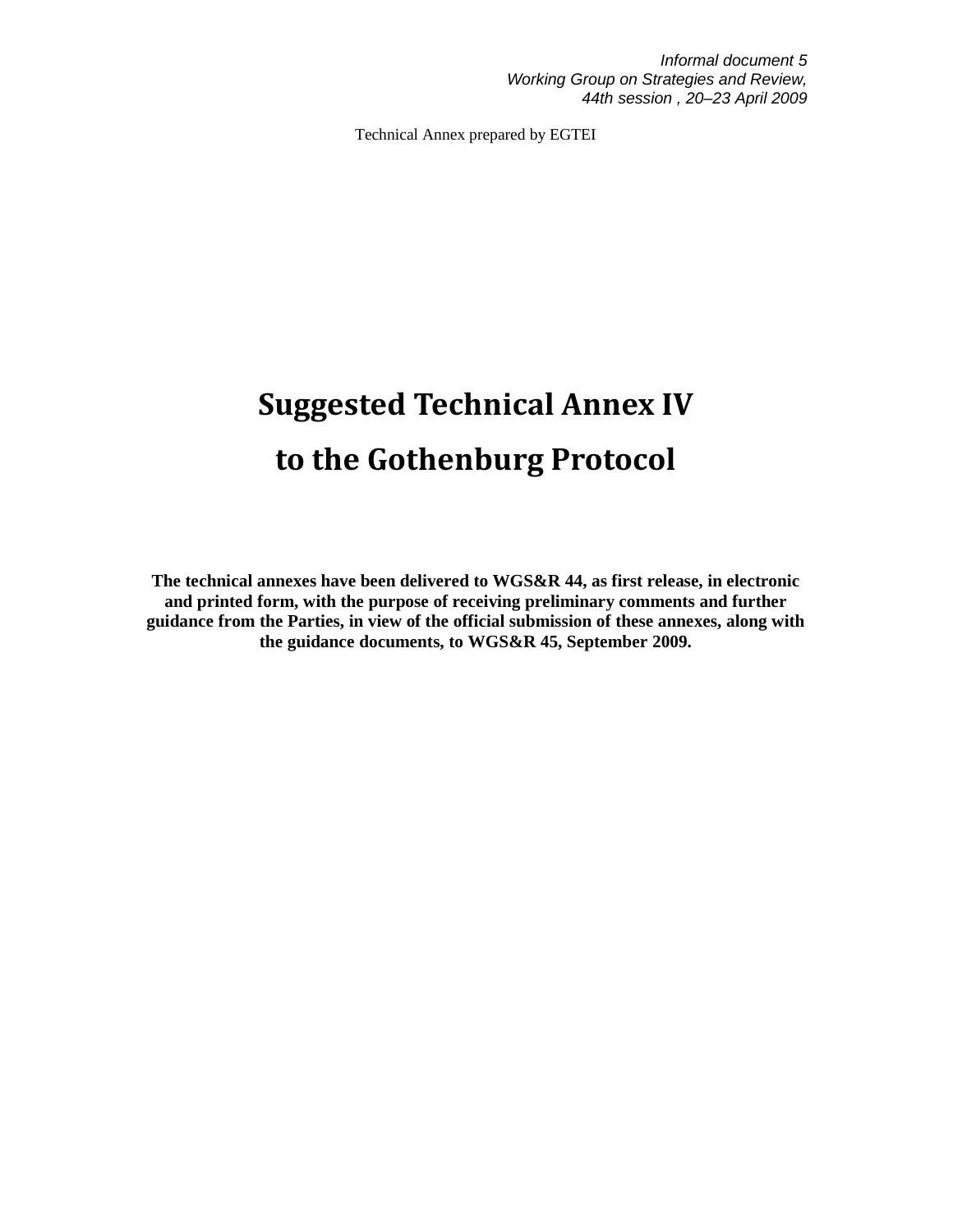-

#### **Annex IV**

#### LIMIT VALUES FOR EMISSIONS OF SULPHUR FROM STATIONARY SOURCES

1. Section A applies to Parties other than Canada and the United States of America, section B applies to Canada and section C applies to the United States of America.

### A. Parties other than Canada and the United States of America

2. For the purpose of section A, except tables  $\frac{23}{43}$ , 4 and 6 paragraphs 11 and 12, limit value means the quantity of a gaseous substance contained in the waste gases from an installation that is not to be exceeded. Unless otherwise specified, it shall be calculated in terms of mass of pollutant per volume of the waste gases (expressed as mg/m3), assuming standard conditions for temperature and pressure for dry gas (volume at 273.15 K, 101.3 kPa). With regard to the oxygen content of the exhaust gas, the values given in the tables below for each source category shall apply. Dilution for the purpose of lowering concentrations of pollutants in waste gases is not permitted. Start-up, shutdown and maintenance of equipment are excluded.

Emissions shall be monitored 1/in all cases. Compliance with limit values shall be verified. The methods of verification can include continuous or discontinuous measurements, type approval, or any other technically sound method.**<sup>1</sup>**

4 3. Sampling and analysis of pollutants-relevant polluting substances and measurements of process parameters , as well as the quality assurance of automated measuring systems and the reference measurement methods to calibrate those systems any measurement system, shall be carried out in accordance with CEN standards. If CEN standards are not available, ISO standards, national or international standards which will ensure the provision of data of an equivalent scientific quality shall apply the standards laid down by the European Committee for Standardization (CEN) or by the International Organization for Standardization (ISO). While awaiting the development of CEN or ISO standards, national standards shall apply.

 $\rm{Measurements}$  of emissions should be carried out continuously when emissions of  $\rm{SO}_2$  exceed 75 kg/h.

6. In the case of continuous measurement for new plant, compliance with the emission standards is achieved if the calculated daily mean values do not exceed the limit value and if no hourly value exceeds the limit value by 100%.

7. In the case of continuous measurements for existing plant, compliance with the emission standards is achieved if (a) none of the monthly mean values exceeds the limit values; and (b) 97% of all the 48-hour mean values do not exceed 110% of the limit values.

8. In the case of discontinuous measurements, as a minimum requirement, compliance with the emission standards is achieved if the mean value based on an appropriate number of measurements under representative conditions does not exceed the value of the emission standard. **<sup>2</sup>**

<sup>&</sup>lt;sup>1</sup> Former paragraph 3 on monitoring was deleted to let maximum flexibility to the Parties.

 $2$  Former paragraphs 5 to 8 on measurements were also deleted to let maximum flexibility to the Parties. Measurements and ELV-compliance requirements could be an issue of implementation in national legislation, while international standardization has to be taken into account. Therefore, former paragraph 4 is kept.

On request of the WGSR the EGTEI could come back on these issues and suggest some paragraphs to include provisions on monitoring, measurements and compliance with ELV.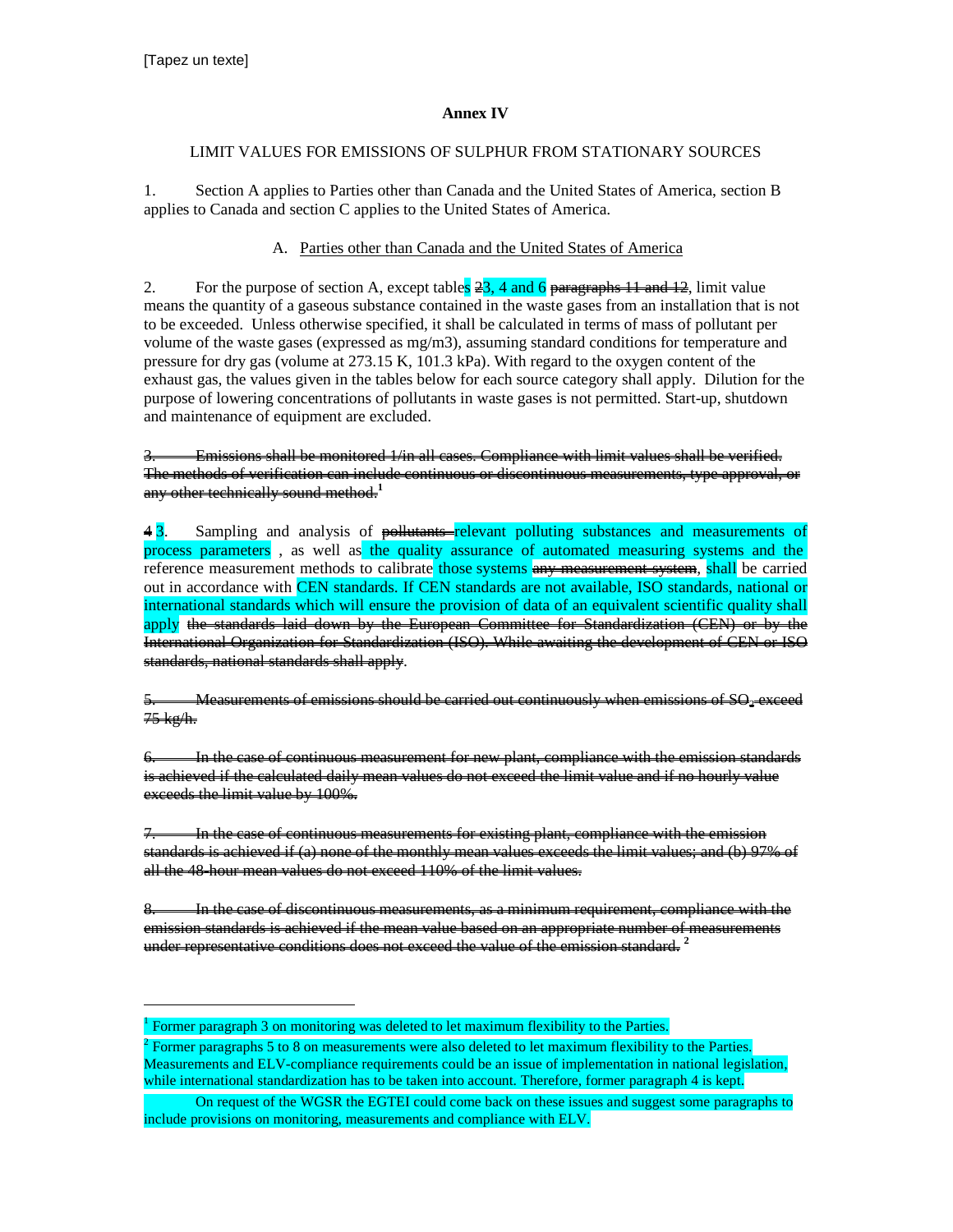#### 4. Special provision for combustion plants:

4.1 For combustion plants larger than 50 MWth, the competent authority may grant derogation from the obligation to comply with the emission limit values provided for in paragraph 5 in the following cases:

[a) for combustion plants using only gaseous fuel who have to resort exceptionally to the use of other fuels because of a sudden interruption in the supply of gas and for this reason would need to be equipped with a waste gas purification facility]

[b) for old existing plants that will close down before a certain date]

[c)for emergency and/or peak plants with less than a certain number of operational hours per year]

4.2 Where a combustion plant is extended by at least 50MW, the emission limit value specified in paragraph 5 for new installation shall apply to the extensional part and to the part of the plant affected by the change.

4.3 Parties shall ensure that provisions are made in the permits for procedures relating to malfunction or breakdown of the abatement equipment.

4.4 In the case of a multi-fuel firing combustion plant involving the simultaneous use of two or more fuels, the competent authority shall provide rules for setting the emission limit values

9 [5. An alternative emission reduction strategy for mineral oil refineries (like the use of the bubble concept) is currently being investigated and could be proposed in the next draft of this TA. The bubble concept, allowing flexibility but at the same time aiming at equivalent reductions, could be restricted to combustion plants above 50 MW (as it is in the current protocol) or could relate to the whole refinery to allow maximum flexibility.]

96. Boilers and process heaters with a rated thermal input exceeding 50 MWth:

#### Table 1. Suggested options for **L**imit values for SO<sub>**x**</sub> emissions released from boilers [and **process heater]a/**

|                                           | <b>Thermal</b><br>i <del>nput</del><br>$(MW_{th})$ | <del>Limit value</del><br>₩ | <del>Alternative for</del><br>$\frac{1}{2}$ (mg SO <sub>2</sub> /Nm <sup>3</sup> ) domestic solid fuels<br>removal efficiency |
|-------------------------------------------|----------------------------------------------------|-----------------------------|-------------------------------------------------------------------------------------------------------------------------------|
| Solid and liquid fuels, new installations | $\frac{50-100}{20}$                                | 850                         | $90\%$ $\frac{d}{ }$                                                                                                          |
|                                           | $\frac{100 - 300}{200}$                            | $850 - 200$ <sup>#</sup>    | $92\%$ <sup><math>\frac{d}{ }</math></sup>                                                                                    |
|                                           |                                                    | Hinear                      |                                                                                                                               |
|                                           |                                                    | decrease)                   |                                                                                                                               |
|                                           | $\rightarrow 300$                                  | $200^{\circ}$               | $95\%$ $\frac{4}{5}$                                                                                                          |
| Solid fuels, existing installations       | $\frac{50-100}{20}$                                | 2000                        |                                                                                                                               |
|                                           | $\frac{100}{200}$                                  | $2000 - 400$                |                                                                                                                               |
|                                           |                                                    | <b>Hinear</b>               |                                                                                                                               |
|                                           |                                                    | decrease)                   |                                                                                                                               |
|                                           | $\rightarrow$ 500                                  | 400                         |                                                                                                                               |
|                                           | $\frac{50-150}{20}$                                |                             | 40%                                                                                                                           |
|                                           | $\frac{150 - 500}{500}$                            |                             | $40 - 90%$                                                                                                                    |
|                                           |                                                    |                             | (linear increase)                                                                                                             |
|                                           | $\rightarrow 500$                                  |                             | 90%                                                                                                                           |
| Liquid fuels, existing installations      | $\frac{50 - 300}{50}$                              | $+700$                      |                                                                                                                               |
|                                           | $\frac{300-500}{200}$                              | $+700 - 400$                |                                                                                                                               |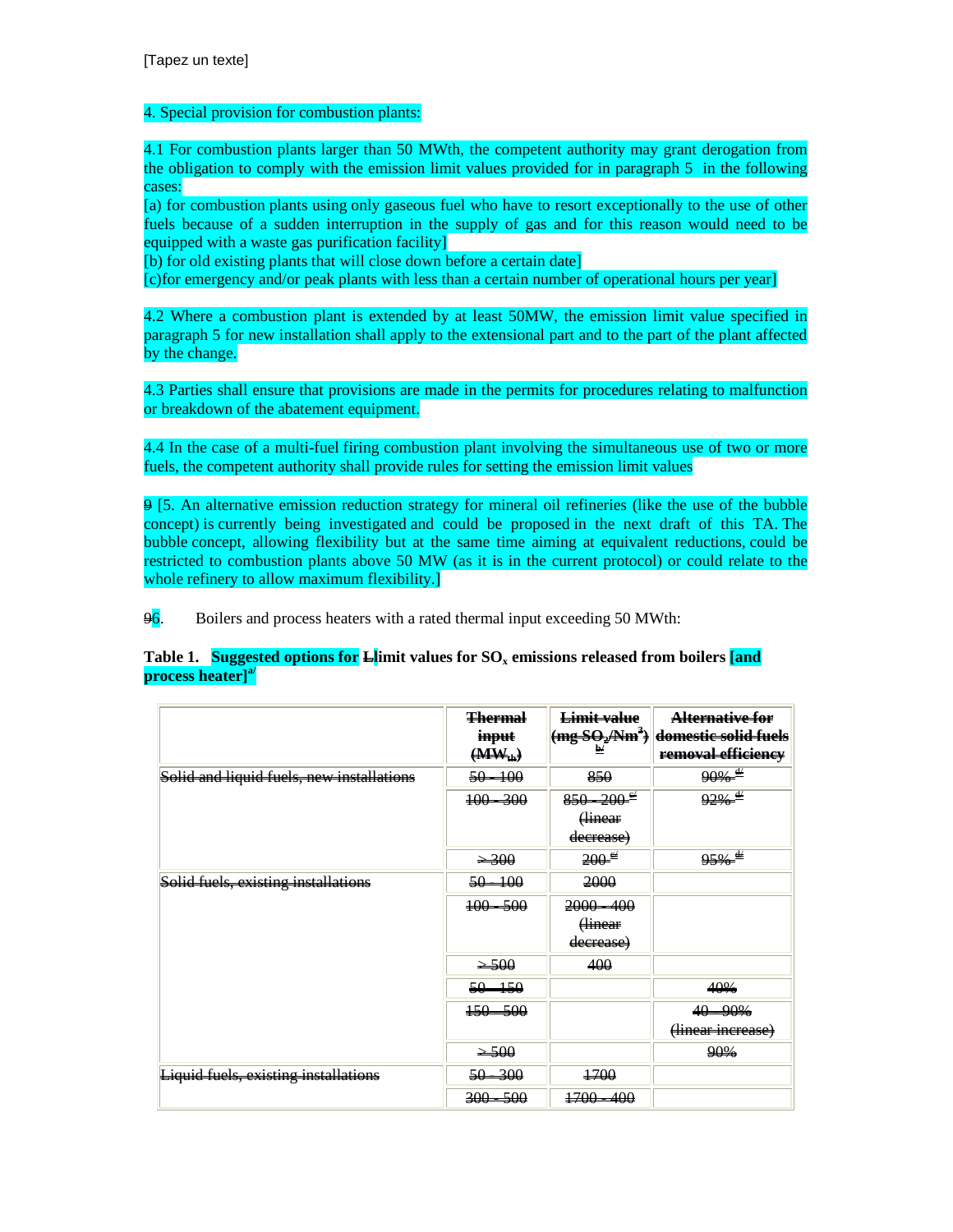|                                            |                           | <b>Hinear</b>           |  |
|--------------------------------------------|---------------------------|-------------------------|--|
|                                            |                           | <del>decrease)</del>    |  |
|                                            | $\rightarrow$ 500         | 400                     |  |
| Gaseous fuels in general, new and existing |                           | 35                      |  |
| <i>installations</i>                       |                           |                         |  |
| Liquefied gas, new and existing            |                           | 5                       |  |
| <i>installations</i>                       |                           |                         |  |
| Low-calorific-value gases                  |                           | new 400                 |  |
| (e.g. gasification of refinery residues or |                           | existing 800            |  |
| eombustion of coke oven gas)               |                           |                         |  |
| Blast-furnace gas                          |                           | $new-200$               |  |
|                                            |                           | <del>existing 800</del> |  |
| New combustion plant in refineries         | <del>&gt; 50 (total</del> | 600                     |  |
| (average of all new combustion             | re <del>finery</del>      |                         |  |
| installations)                             | eapacity)                 |                         |  |
| Existing combustion plant in refineries    |                           | 1000                    |  |
| (average of all existing combustion        |                           |                         |  |
| installations)                             |                           |                         |  |

| <b>Fuel type</b> | <b>Thermal</b><br>input | Suggested ELV for $\rm{SO}_{x}$ [mg/Nm <sup>3] b/</sup><br>[hourly, monthly, daily] $^{2/2}$                                                                                                                     |                                                                                                                                                                                                       |                                                                                                                                                                               |
|------------------|-------------------------|------------------------------------------------------------------------------------------------------------------------------------------------------------------------------------------------------------------|-------------------------------------------------------------------------------------------------------------------------------------------------------------------------------------------------------|-------------------------------------------------------------------------------------------------------------------------------------------------------------------------------|
|                  | [MWth]                  | Option $1^{1/2}$                                                                                                                                                                                                 | Option $2^{1/2}$                                                                                                                                                                                      | Option $3^{1/2}$                                                                                                                                                              |
|                  | 50-100                  | New plants:<br>[300] (coal, lignite)<br>$[250]$ (peat)<br>$[100]$ (biomass)                                                                                                                                      | New plants:<br>$[400]$ (coal, lignite)<br>$[300]$ (peat)<br>[ $150$ ] (biomass)                                                                                                                       | New plants:<br>$[850]$ (coal, lignite)<br>$[850]$ (peat)<br>$[200]$ (biomass)                                                                                                 |
|                  |                         | <b>Existing plants:</b><br>$[300]$ (coal, lignite)<br>[250] (peat)<br>$[100]$ (biomass)                                                                                                                          | <b>Existing plants:</b><br>$[400]$ (coal, lignite)<br>[300] (peat)<br>$[150]$ (biomass)                                                                                                               | <b>Existing plants:</b><br>$[2000]$ (coal, lignite)<br>$[2000]$ (peat)<br>$[2000]$ biomass)                                                                                   |
| Solid fuels      | 100-300                 | New plants:<br>$[150]$ (coal, lignite)<br>[ $200$ ] (peat)<br>$[100]$ (biomass)<br><b>Existing plants:</b><br>[150] (coal, lignite)<br>$[250]$ (peat)<br>$[100]$ (biomass)                                       | New plants:<br>$[200]$ (coal, lignite)<br>$[200]$ (peat)<br>[150] (biomass)<br><b>Existing plants:</b><br>$[250]$ (coal, lignite)<br>$[300]$ (peat)<br>150] (biomass)                                 | New plants:<br>$[200]$ (coal, lignite)<br>$[200]$ (peat)<br>[200] (biomass)<br><b>Existing plants:</b><br>$[2000]$ (coal, lignite)<br>[ $2000$ ] (peat)<br>$[2000]$ (biomass) |
|                  | $>300$                  | New plants:<br>[100] (coal, lignite)<br>(FBC: [150])<br>$[100]$ (peat)<br>(FBC:[100])<br>100] (biomass)<br><b>Existing plants:</b><br>[100] (coal, lignite)<br>(FBC: 150)<br>$[100]$ (peat)<br>$[100]$ (biomass) | New plants:<br>$[150]$ (coal, lignite)<br>(FBC: [200])<br>$[150]$ (peat)<br>(FBC: [200])<br>150] (biomass)<br><b>Existing plants:</b><br>[200] (coal, lignite)<br>$[200]$ (peat)<br>$[150]$ (biomass) | New plants:<br>$[200]$ (coal, lignite)<br>$[200]$ (peat)<br>$[200]$ (biomass)<br><b>Existing plants:</b><br>$[1200]$ (coal, lignite)<br>$[1200]$ (peat)<br>$[1200]$ (biomass) |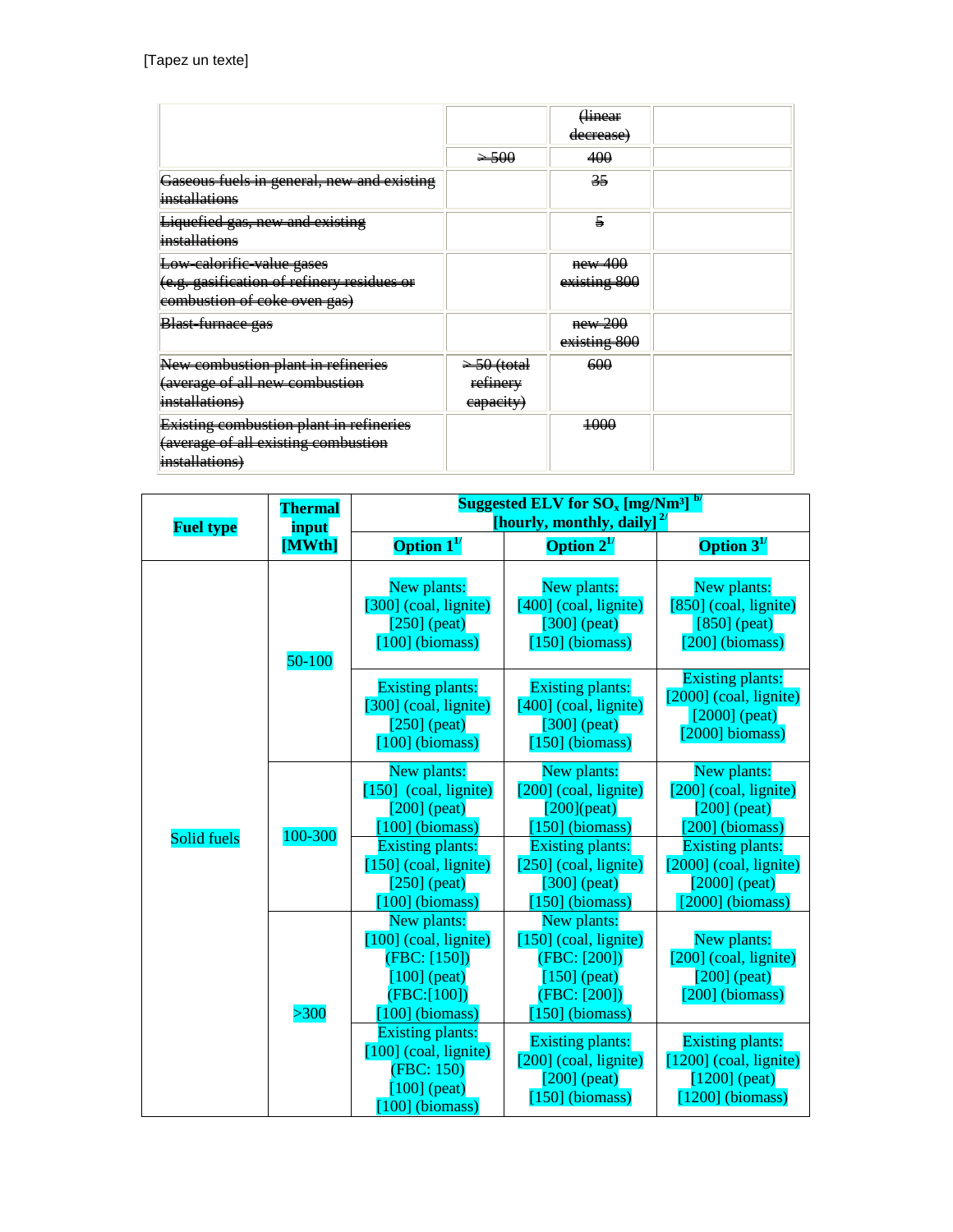|                             |         | New plants:                                                 | New plants:             | New plants:             |
|-----------------------------|---------|-------------------------------------------------------------|-------------------------|-------------------------|
|                             | 50-100  | 2001                                                        | [350]                   | [850]                   |
|                             |         | <b>Existing plants:</b>                                     | <b>Existing plants:</b> | <b>Existing plants:</b> |
|                             |         | [200]                                                       | [350]                   | [1700]                  |
|                             |         | New plants:                                                 | New plants:             | New plants:             |
| Liquid fuels                | 100-300 | 150                                                         | 2001                    | [400]                   |
|                             |         | <b>Existing plants:</b>                                     | <b>Existing plants:</b> | <b>Existing plants:</b> |
|                             |         | [150]                                                       | [250]                   | [1700]                  |
|                             |         | New plants:                                                 | New plants:             | New plants:             |
|                             | $>300$  | 1001                                                        | [150]                   | $200^\circ$             |
|                             |         | <b>Existing plants:</b>                                     | <b>Existing plants:</b> | <b>Existing plants:</b> |
|                             |         | [100]                                                       | $\overline{200}$        | [1700]                  |
|                             |         | New plants:                                                 | New plants:             | New plants:             |
| Gaseous fuels in            | > 50    | [10]                                                        | [20]                    | [35]                    |
| general                     |         | <b>Existing plants:</b>                                     | <b>Existing plants:</b> | <b>Existing plants:</b> |
|                             |         | [10]                                                        | [30]                    | [35]                    |
|                             |         | New plants:                                                 | New plants:             | New plants:             |
| Liquefied gas               | >50     | 5                                                           |                         | 5                       |
|                             |         | <b>Existing plants:</b>                                     | <b>Existing plants:</b> | <b>Existing plants:</b> |
|                             |         | 5                                                           | 5                       | '5                      |
|                             |         | New plants:                                                 | New plants:             | New plants:             |
| Low-calorific-              | >50     | 150                                                         | [200]                   | [400]                   |
| value gases <sup>c</sup>    |         | <b>Existing plants:</b>                                     | <b>Existing plants:</b> | <b>Existing plants:</b> |
|                             |         | 200                                                         | [250]                   | [800]                   |
| Low calorific<br>gases from |         | New plants:                                                 | New plants:             | New plants:             |
|                             | >50     | [200]                                                       | 2001                    | $200^\circ$             |
| blast furnace               |         | <b>Existing plants:</b>                                     | <b>Existing plants:</b> | <b>Existing plants:</b> |
|                             |         |                                                             | $-400$                  | [800]                   |
| EBC                         |         | fluidized hed combustion (circulating pressurized bubbling) |                         |                         |

FBC fluidized bed combustion (circulating, pressurized, bubbling)

 $\underline{a}$  In particular, the limit values shall not apply to:

Plant where the combustion process is an integrated part of a specific production, for example the coke oven used in the Iron and Steel industry and glass and ceramics production plants;

- Plant in which the products of combustion are used for direct heating, drying, or any other treatment of objects or materials, e.g. reheating furnaces, furnaces for heat treatment;

- Post-combustion plant, i.e. any technical apparatus designed to purify the waste gases by combustion that is not operated as an independent combustion plant;

- Facilities for the regeneration of catalytic cracking catalysts;
- Facilities for the conversion of hydrogen sulphide into sulphur;
- Reactors used in the chemical industry;
- Coke battery furnaces;
- Cowpers;
- Waste incinerators; and

Plant powered by diesel, petrol or gas engines or by combustion turbines, irrespective of the fuel used.

 $b/$  The O<sub>2</sub> reference content is 6% for solid fuels and 3% for others.

 $\frac{c}{400}$  with heavy fuel oil S <0.25%. e.g. gasification of refinery residues or coke oven gas

If an installation reaches 300 mg/Nm3 SO2, it may be exempted from applying the removal efficiency.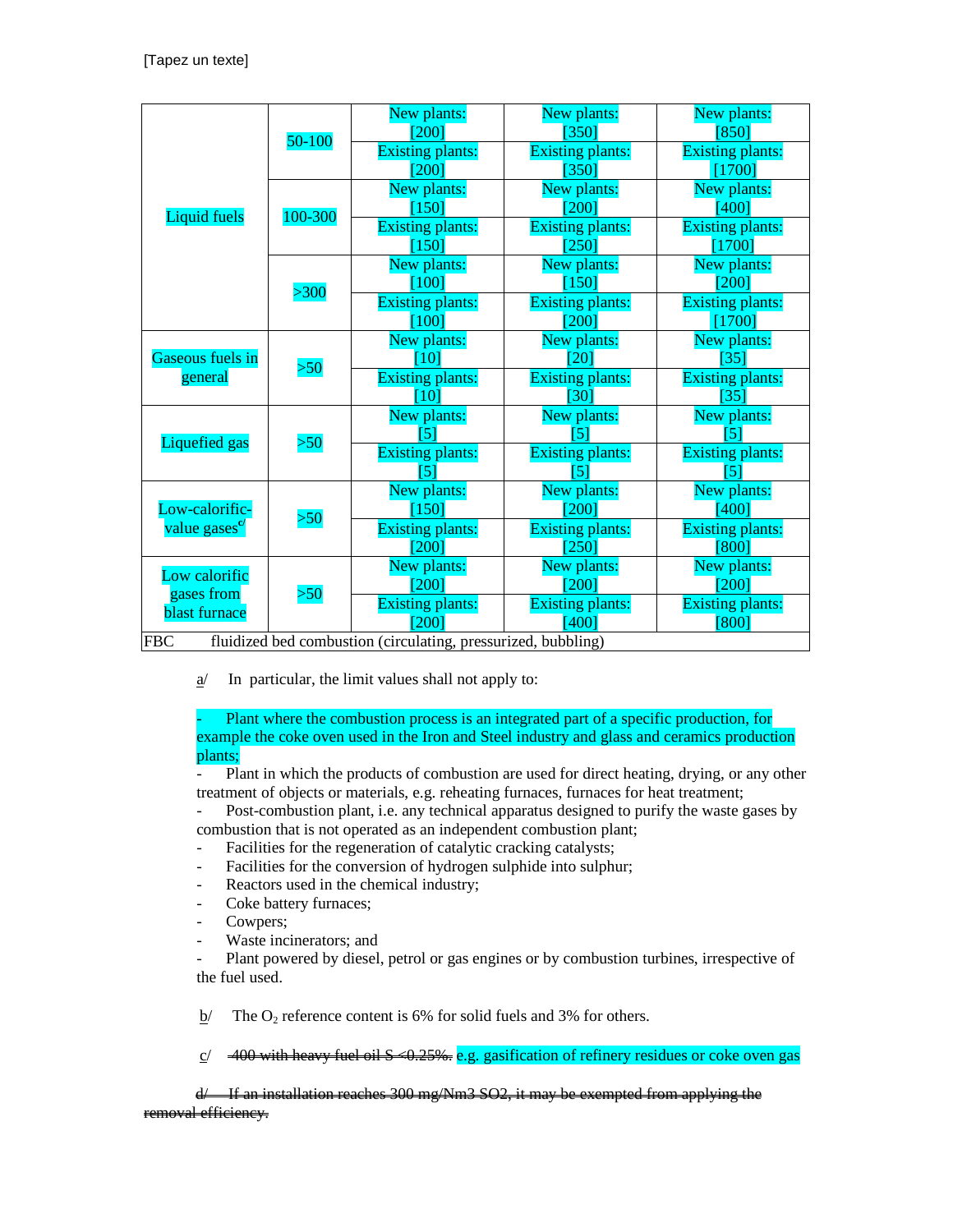$\frac{107}{10}$ . Gas oil:

|         | Sulphur content (per cent by weight)                                             |
|---------|----------------------------------------------------------------------------------|
| Gas oil | <del>&lt; 0.2 after 1 July 2000</del><br>$< 0.1$ <del>after 1 January 2008</del> |

| Table $22.$ Limit values for the sulphur content of gas oil <sup>a/</sup> |  |  |  |
|---------------------------------------------------------------------------|--|--|--|
|---------------------------------------------------------------------------|--|--|--|

a/ "Gas oil" means any petroleum product within HS 2710, or any petroleum product which, by reason of its distillation limits, falls within the category of middle distillates intended for use as fuel and of which at least 85 per cent by volume, including distillation losses, distils at 350°C. Fuels used in on-road and non-road vehicles and agricultural tractors are excluded from this definition. Gas oil intended for marine use is included in the definition if it meets the description above or it has a viscosity or density falling within the ranges of viscosity or density defined for marine distillates in table I of ISO 8217 (1996).

 $\frac{118}{118}$ . Mineral oil and gas refineries

Claus plant: for plant that produces more than 50 Mg of sulphur a day:

 *(a)* Sulphur recovery 99.5% for new plant; recovery 97% for existing plant.

#### **Table 3. Suggested options for limit values for SOx emissions released from Claus plant**

| <b>Plant type</b>     | <b>Suggested limit values for sulphur recovery</b> <sup>a'</sup><br>[hourly, monthly, daily] $^{2/}$ |                  |                  |
|-----------------------|------------------------------------------------------------------------------------------------------|------------------|------------------|
|                       | <b>Option</b> $1^{1/2}$                                                                              | Option $2^{1/2}$ | Option $3^{1/2}$ |
| New plant             | [99.9]                                                                                               | [99.5]           | [99.5]           |
| <b>Existing plant</b> | [99.5]                                                                                               | 98               | [97              |

a/ An adequate definition for sulphur recovery is being investigated and could be proposed in the next draft of this TA.

Other plants: Combustion plants in refineries (> 50 MW, excluding turbines and stationary engines)

#### **Table 4. Suggested options for limit values for SOx emissions released from other plant**

| <b>Plant type</b>     | Suggested ELV for $SO_x$ [mg/Nm <sup>3</sup> ]<br>[hourly, monthly, daily] $^{27}$ |                            |                  |
|-----------------------|------------------------------------------------------------------------------------|----------------------------|------------------|
|                       | <b>Option</b> $1^{\prime\prime}$                                                   | <b>Option</b> $2^{1/2}$    | Option $3^{1/2}$ |
| New plant             | [to be filled in<br>later]                                                         | [to be filled in<br>later] | $[600]$          |
| <b>Existing plant</b> | [to be filled in<br>later]                                                         | [to be filled in<br>later] | [1000]           |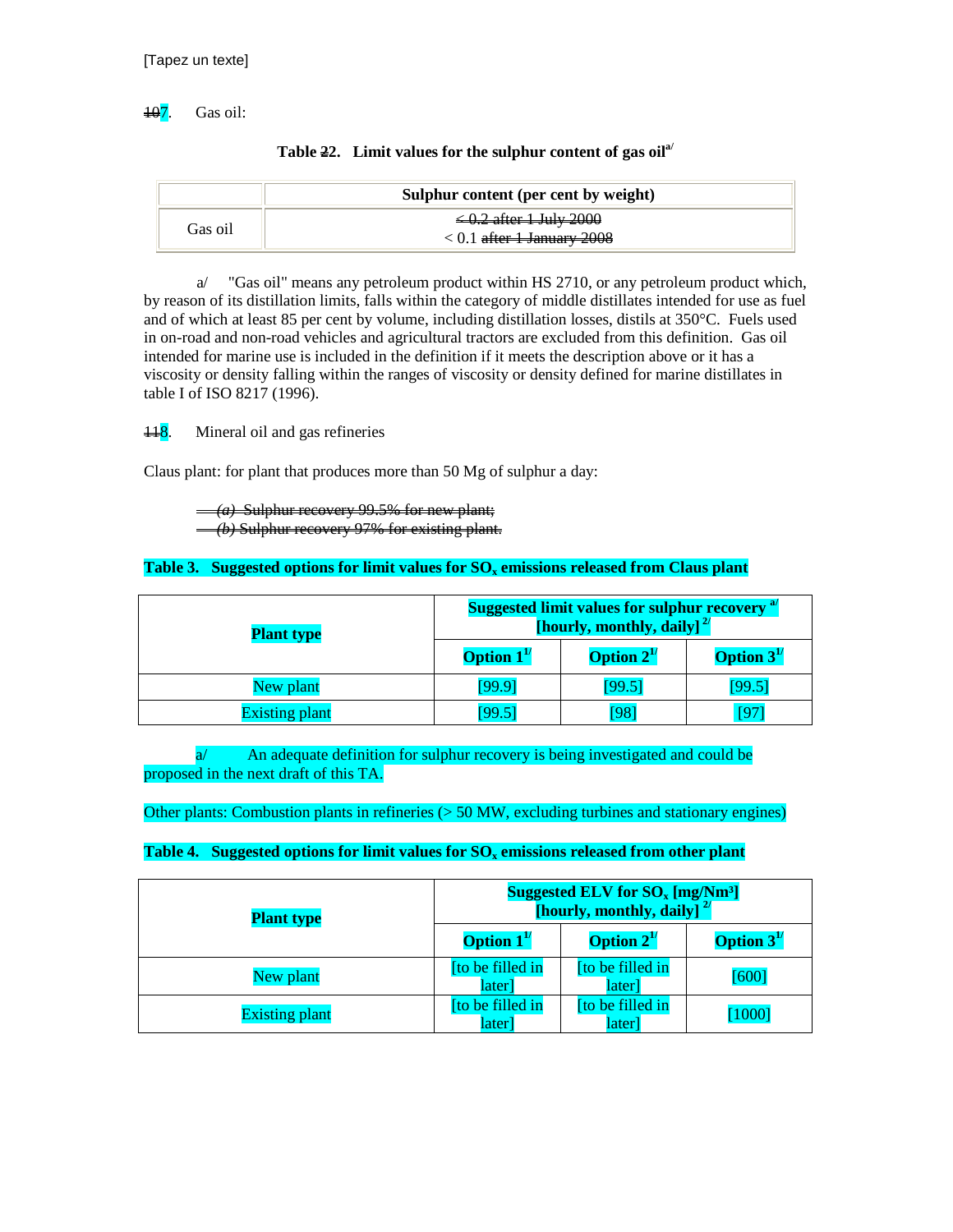$\frac{129}{12}$ . Titanium dioxide production: in new and existing installations, discharges arising from digestion and calcination steps in the manufacture of titanium dioxide shall be reduced to a value of not more than 10 kg of SO<sub>2</sub> equivalent per Mg of titanium dioxide produced.

**Table 5. Suggested options for Llimit values for SOx emissions released from titanium dioxide production.** 

| <b>Plant type</b>                       | Suggested ELV for $SO_{x}$ [kg/t of TiO <sub>2</sub> ] |                         |                  |
|-----------------------------------------|--------------------------------------------------------|-------------------------|------------------|
|                                         | <b>Option</b> $1^{\prime\prime}$                       | <b>Option</b> $2^{1/2}$ | Option $3^{1/2}$ |
| Sulphate process, emission main sources | $\lceil 3 \rceil$                                      | [6]                     | [10]             |
| Chloride process, emission main sources | [1.5]                                                  | [1.7]                   | $\overline{3}$   |

## B. Canada $3/$

130. Limit values for controlling emissions of sulphur dioxide from new stationary sources in the following stationary source category will be determined on the basis of available information on control technology and levels including limit values applied in other countries and the following document: Canada Gazette, Part I. Department of the Environment. Thermal Power Generation Emissions - National Guidelines for New Stationary Sources. May 15, 1993. pp. 1633-1638.

## C. United States of America<sup>3/</sup>

141. Limit values for controlling emissions of sulphur dioxide from new stationary sources in the following stationary source categories are specified in the following documents:

 *(a)* Electric Utility Steam Generating Units - 40 Code of Federal Regulations (C.F.R.) Part 60, Subpart D, and Subpart Da;

 *(b)* Industrial-Commercial-Institutional Steam Generating Units - 40 C.F.R. Part 60, Subpart Db, and Subpart Dc;

*(c)* Sulphuric Acid Plants - 40 C.F.R. Part 60, Subpart H;

*(d)* Petroleum Refineries - 40 C.F.R. Part 60, Subpart J;

*(e)* Primary Copper Smelters - 40 C.F.R. Part 60, Subpart P;

*(f)* Primary Zinc Smelters - 40 C.F.R. Part 60, Subpart Q;

*(g)* Primary Lead Smelters - 40 C.F.R. Part 60, Subpart R;

*(h)* Stationary Gas Turbines - 40 C.F.R. Part 60, Subpart GG;

*(i)* Onshore Natural Gas Processing - 40 C.F.R. Part 60, Subpart LLL;

*(j)* Municipal Waste Combustors - 40 C.F.R. Part 60, Subpart Ea, and Subpart Eb; and

*(k)* Hospital/Medical/Infectious Waste Incinerators - 40 C.F.R. Part 60, Subpart Ec.

#### Note

 1/ Monitoring is to be understood as an overall activity, comprising measuring of emissions, mass balancing, etc. It can be carried out continuously or discontinuously. The definitions of option 1, option 2 and option 3 are available in Informal document prepared by EGTEI for the 44th WGSR meeting. These options were designed to leave maximum flexibility for discussion at the WGSR.